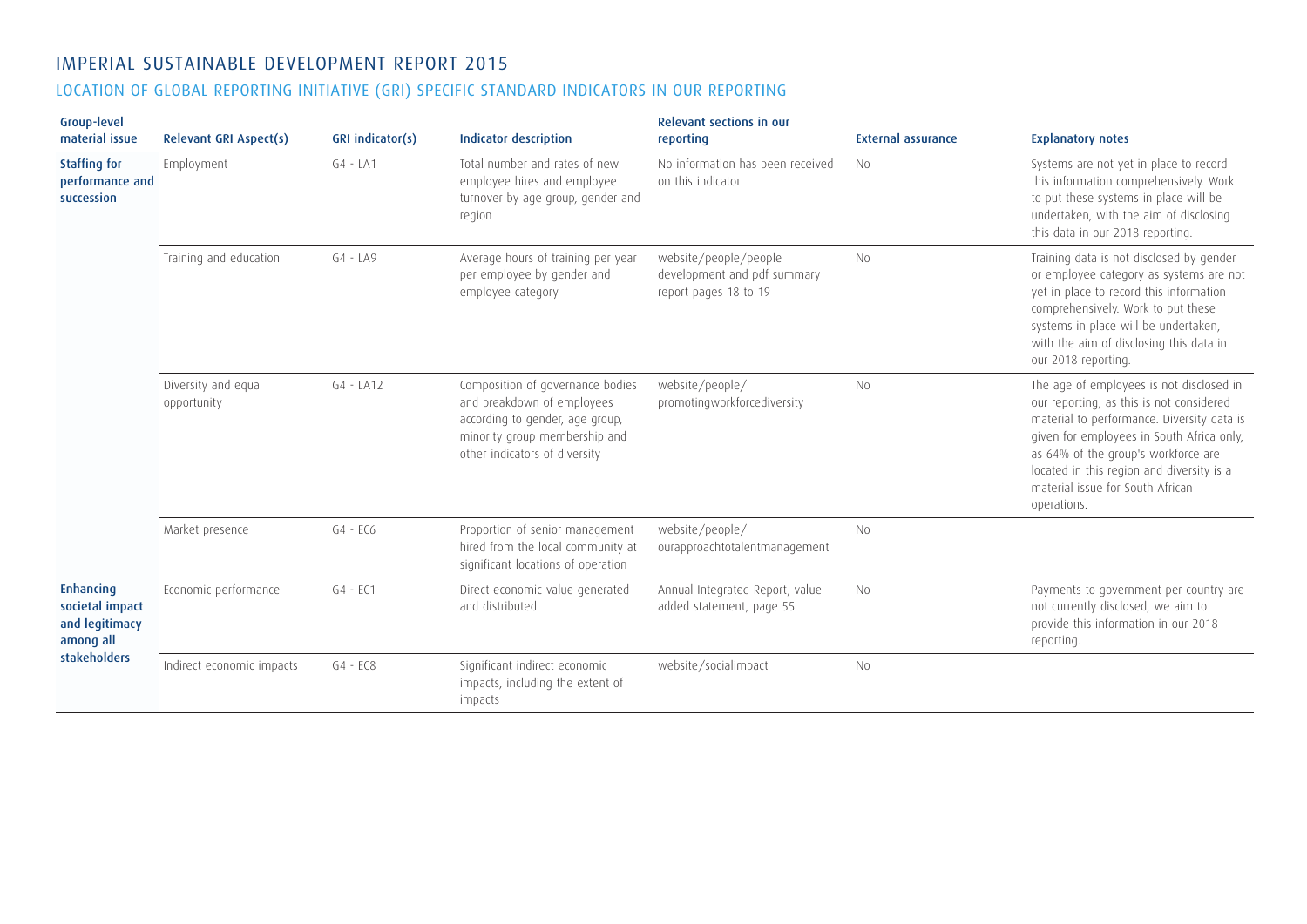| Group-level<br>material issue                                                             | <b>Relevant GRI Aspect(s)</b>                       | GRI indicator(s) | Indicator description                                                                                                                                                                                                    | Relevant sections in our<br>reporting             | <b>External assurance</b>                                                                                                                                                                                                              | <b>Explanatory notes</b>                                                                                                                                                                                                                                                                                                                                                                                                                                  |
|-------------------------------------------------------------------------------------------|-----------------------------------------------------|------------------|--------------------------------------------------------------------------------------------------------------------------------------------------------------------------------------------------------------------------|---------------------------------------------------|----------------------------------------------------------------------------------------------------------------------------------------------------------------------------------------------------------------------------------------|-----------------------------------------------------------------------------------------------------------------------------------------------------------------------------------------------------------------------------------------------------------------------------------------------------------------------------------------------------------------------------------------------------------------------------------------------------------|
| <b>Enhancing</b><br>societal impact<br>and legitimacy<br>among all<br><b>stakeholders</b> | Labour/management<br>relations                      | $G4 - LA4$       | Minimum notice periods regarding<br>operational changes, including<br>whether these are specificied in<br>collective agreements                                                                                          | n/a                                               | n/a                                                                                                                                                                                                                                    | In South Africa, where the bulk of our<br>unionsed employees are located, the<br>minimum notice period in terms of the<br>country's Labour Relations Act, 66 of<br>1995 is four weeks for employees who<br>have been employed for more than one<br>year. We are fully compliant with this<br>legislative requirement.                                                                                                                                     |
|                                                                                           | Occupational health and<br>safety                   | $G4 - LA6$       | Type of injury and rates of injury,<br>occupational diseases, lost days<br>and absenteeism, and total number<br>of work-related fatalities, by region<br>and gender                                                      | website/roadsafety                                | The number of road fatalities<br>was externally assured. The<br>group's external assurance<br>report can be found on the<br>sustainable development<br>website at xxx (Matt please<br>include URL for external<br>assurance statement) | Injury data is not disclosed by gender as<br>systems are not yet in place to record<br>this information. Work to put these<br>systems in place will be undertaken with<br>the aim of dislosing this data from our<br>2018 report. A group policy document<br>stipulates a standard format and<br>definitions for recording and reporting<br>accident and injury data.                                                                                     |
|                                                                                           | Labour practices grievance<br>mechanisms            | $G4 - LA16$      | Number of grievances about labour<br>practices filed, addressed and<br>resolved through formal grievance<br>mechanisms                                                                                                   | Sustainable development summary<br>report page 11 | <b>No</b>                                                                                                                                                                                                                              | Formal grievance mechanisms are in<br>place, which comply with local<br>legislation. However systems for collating<br>information on the number of grievances<br>relating to labour practices and their<br>status are being refined, with the aim of<br>disclosing this information from our 2018<br>reporting cycle.                                                                                                                                     |
|                                                                                           | Non-discrimination                                  | $G4 - HR3$       | Total number of incidents of<br>discrimination and corrective<br>actions taken                                                                                                                                           |                                                   | No                                                                                                                                                                                                                                     | No cases of discrimination were recorded<br>during 2015                                                                                                                                                                                                                                                                                                                                                                                                   |
|                                                                                           | Freedom of association and<br>collective bargaining | $G4 - HR4$       | Operations and suppliers identified<br>in which the right to exercise<br>freedom of association and<br>collective bargaining may be<br>violated or at significant risk, and<br>measures taken to support these<br>rights | No operations are currently at risk               | <b>No</b>                                                                                                                                                                                                                              | Procurement is undertaken by each<br>division and information relating to<br>suppliers is not collated at a group level.<br>Given the complex nature of our supply<br>chains, it will be challenging to put such<br>systems in place. During the forthcoming<br>financial period, we envisage<br>undertaking a review of our procurement<br>systems to assess the feasibility of<br>supplier screening and will report on<br>progress in our 2016 report. |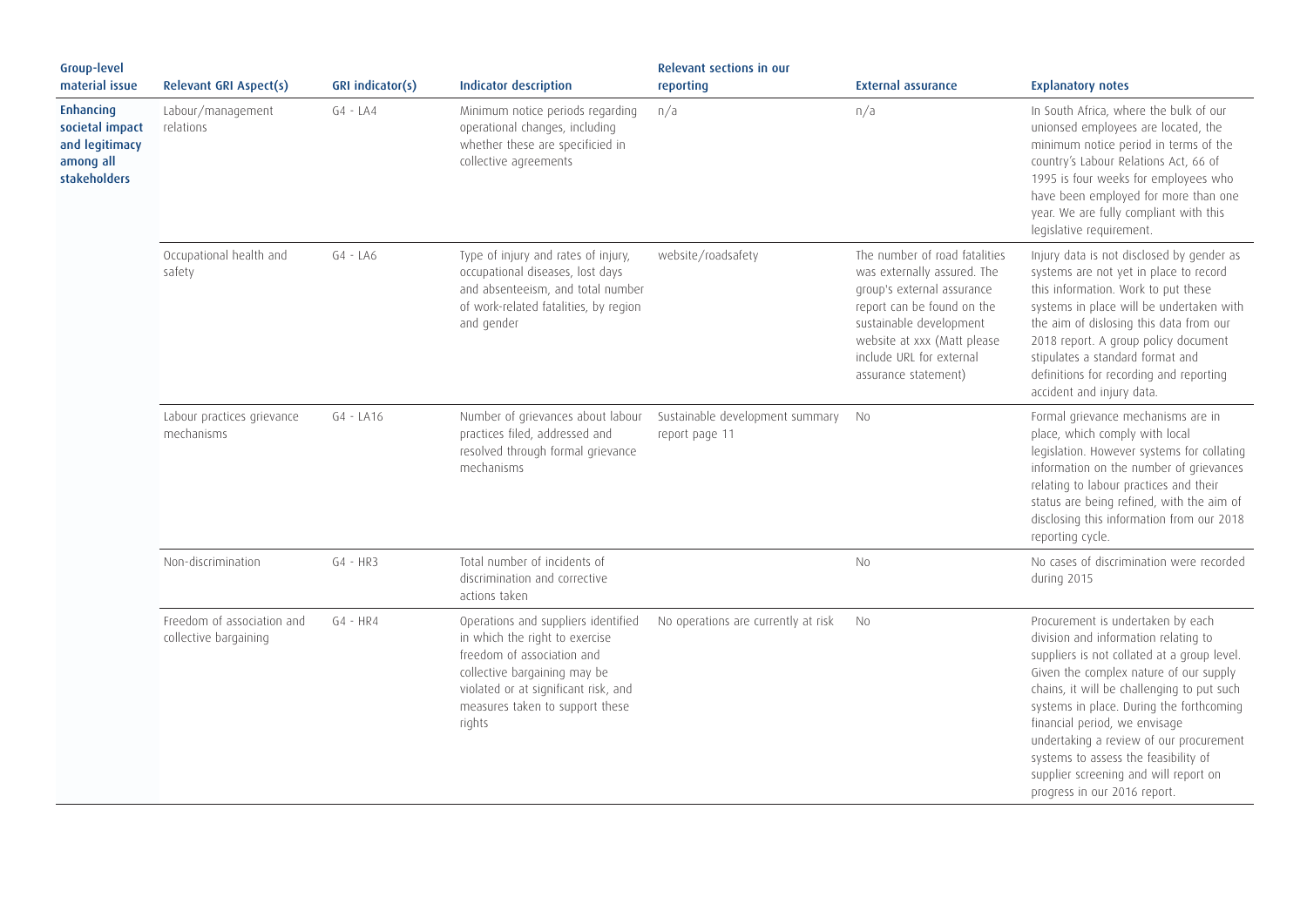| Group-level<br>material issue                                               | <b>Relevant GRI Aspect(s)</b>          | GRI indicator(s) | <b>Indicator description</b>                                                                                                                                                                         | Relevant sections in our<br>reporting                                                                                                                                                                            | <b>External assurance</b>                                                                                                                                                                                            | <b>Explanatory notes</b>                                                                                                                                                                                                                                                                                                                                      |
|-----------------------------------------------------------------------------|----------------------------------------|------------------|------------------------------------------------------------------------------------------------------------------------------------------------------------------------------------------------------|------------------------------------------------------------------------------------------------------------------------------------------------------------------------------------------------------------------|----------------------------------------------------------------------------------------------------------------------------------------------------------------------------------------------------------------------|---------------------------------------------------------------------------------------------------------------------------------------------------------------------------------------------------------------------------------------------------------------------------------------------------------------------------------------------------------------|
| Enhancing<br>societal impact<br>and legitimacy<br>among all<br>stakeholders | > Local communities                    | $> G4 - SO1$     | Percentage of operations with<br>implemented local community<br>engagement, impact assessments<br>and development programmes                                                                         | website/socialimpact                                                                                                                                                                                             | No                                                                                                                                                                                                                   | Although community engagement is<br>undertaken by all operations in the<br>Imperial Group as well as at a group<br>level, formal impact assessments are not<br>generally undertaken by operations.<br>However, during the balance of the 2015<br>calendar year, we will be finalising a<br>stakeholder assessment to inform our<br>future social initiatives. |
|                                                                             | Anti-corruption                        | $G4 - SO5$       | Confirmed incidents of corruption<br>and actions taken                                                                                                                                               | Five cases classified as corruption<br>were received through our<br>whistle-blowing hotline and all of<br>these cases are either under<br>investigation or have been<br>resolved.                                | <b>No</b>                                                                                                                                                                                                            |                                                                                                                                                                                                                                                                                                                                                               |
|                                                                             | Customer privacy                       | G4 - PR8         | Total number of substantiated<br>complaints regarding breaches of<br>customer privacy and losses of<br>customer data                                                                                 | No grievances relating to impacts<br>on society were received during<br>the year                                                                                                                                 | <b>No</b>                                                                                                                                                                                                            |                                                                                                                                                                                                                                                                                                                                                               |
|                                                                             | Compliance (product<br>responsibility) | $G4 - PR9$       | Monetary value of significant fines<br>and total number of non-monetary<br>sanctions for non compliance with<br>laws and regulations concerning<br>the provision and use of products<br>and services | No significant fines or non-<br>monetary sanctions for non<br>compliance with laws and<br>regulations concerning the<br>provision and use of products and<br>services were levied during the<br>reporting period | <b>No</b>                                                                                                                                                                                                            |                                                                                                                                                                                                                                                                                                                                                               |
|                                                                             | Anti-competitive behaviour             | $G4 - SO7$       | Total number of legal actions for<br>anti-competitive behaviour,<br>anti-trust and monopoly practices<br>and their outcomes                                                                          | No legal actions were pending or<br>completed during 2015 regarding<br>anti-competitive behaviour                                                                                                                | No                                                                                                                                                                                                                   |                                                                                                                                                                                                                                                                                                                                                               |
|                                                                             | Compliance (environmental)             | G4 - EN29        | Monetary value of significant fines<br>and total number of non-monetary<br>sanctions for non compliance with<br>environmental laws and regulations                                                   | No significant fines or non-<br>monetary sanctions for non<br>compliance with environmental<br>laws and regulations were levied<br>during the reporting period                                                   | No                                                                                                                                                                                                                   |                                                                                                                                                                                                                                                                                                                                                               |
|                                                                             | Energy                                 | $G4 - EN3$       | Energy consumption within the<br>organisation                                                                                                                                                        | website/environmentalperformance Electricity purchased from                                                                                                                                                      | municipalities was externally<br>assured. The group's external<br>assurance report can be found<br>on the sustainable<br>development website at xxx<br>(Matt please include URL for<br>external assurance statement) |                                                                                                                                                                                                                                                                                                                                                               |